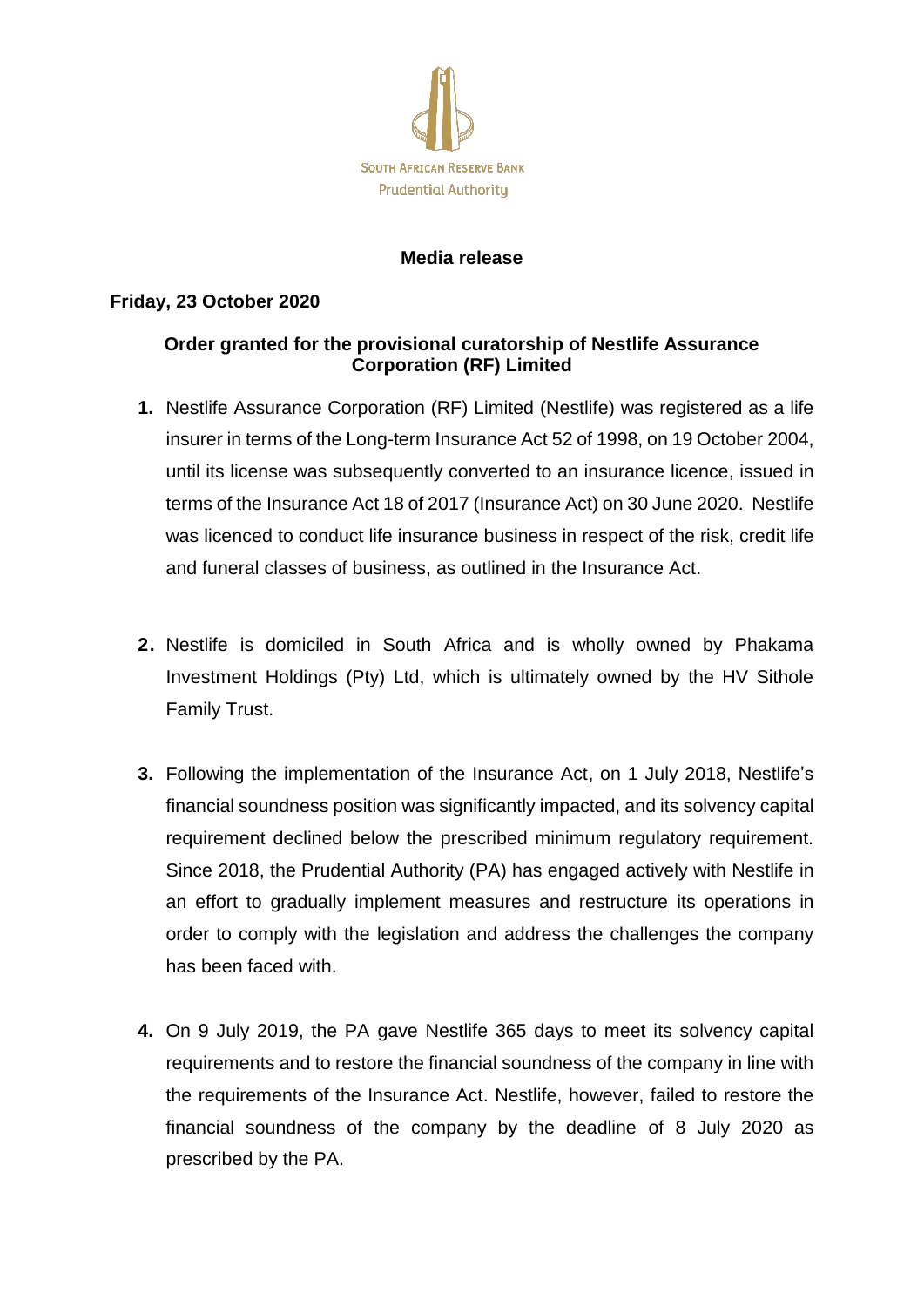- **5.** In accordance with the powers granted to the PA and in terms of the Insurance Act, the PA applied to the High Court of South Africa, Gauteng Local Division, Johannesburg, on 20 October 2020, by way of an *ex parte* application to place Nestlife under curatorship.
- **6.** With effect from 21 October 2020, Nestlife's insurance business, as contemplated in the Insurance Act, has been subsequently placed under provisional curatorship by order of the High Court of South Africa, Gauteng Local Division, Johannesburg. The curatorship application was made in accordance with the provisions of section 54(1)(a) of the Insurance Act, read with section 5(1) of the Financial Institutions (Protection of Funds) Act 28 of 2001 (FIA).
- **7.** Mr Peter Withey of KPMG Services (Pty) Ltd has been provisionally appointed as the curator of the business of Nestlife, and the court has issued specific directives to the curator to take immediate control of the business of Nestlife.
- **8.** Based on the information available, the PA is of the view that the curatorship of Nestlife is in the best interests of its policyholders – due to the insurer's noncompliance with the minimum capital requirement and the solvency capital requirement, as prescribed in the Insurance Act.
- **9.** The curatorship presents the most suitable and most effective mechanism to facilitate the orderly management of Nestlife. With the appointment of the curator, the current board of directors and management of Nestlife are relieved of their powers and these are now vested in the provisionally appointed curator.
- **10.**The curator will prepare a report to the High Court of South Africa. The report will include details of the financial soundness, assets, liabilities, minimum capital requirement and the solvency capital requirement of Nestlife, as well as the status of any business conducted by Nestlife and associated companies, any irregularities committed by Nestlife, and steps to be taken to safeguard the interests of its policyholders.